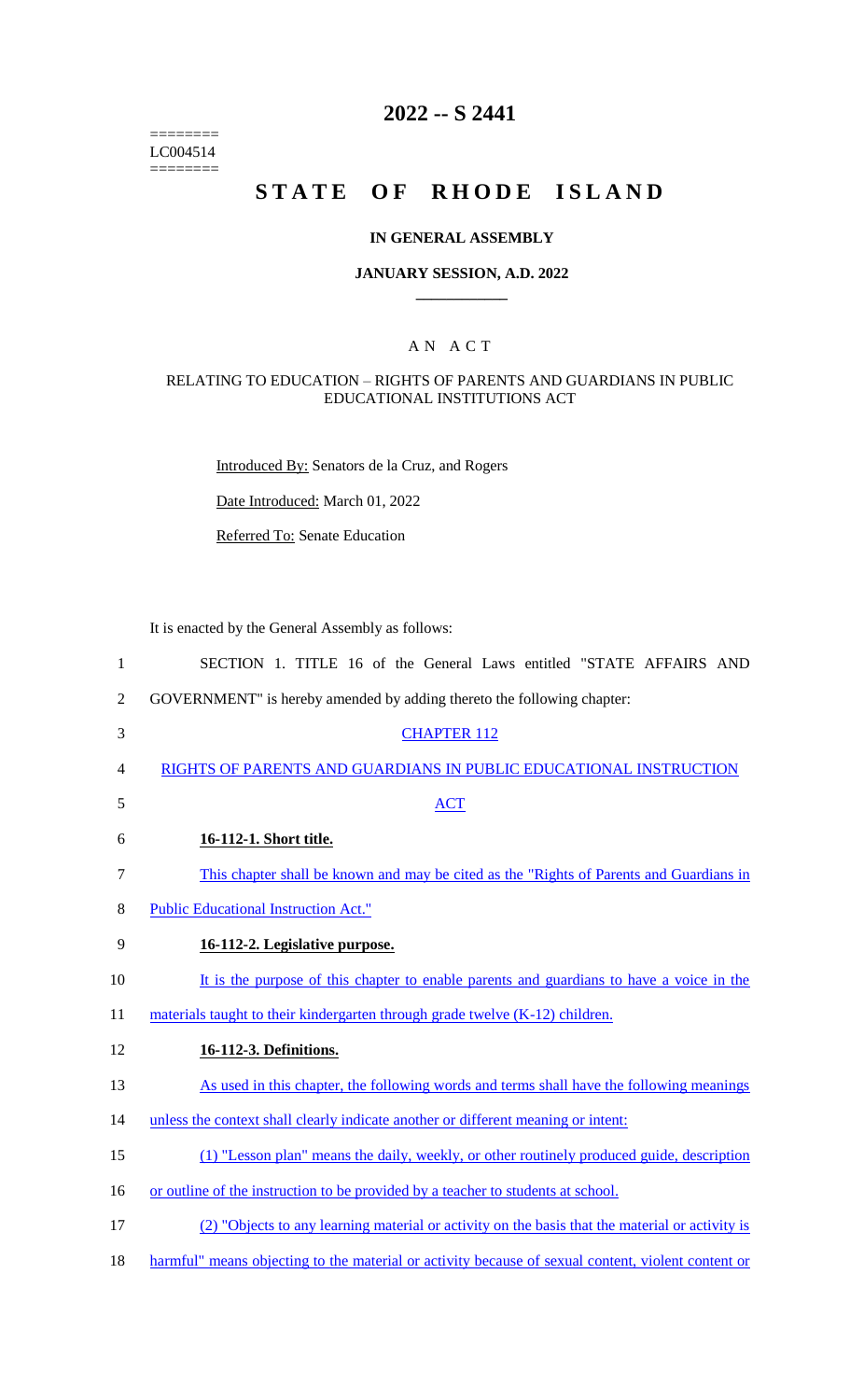profane or vulgar language. (3) "Procedures or processes" means procedures or processes that may vary by subject, area or grade. (4) "Public educational institution" means any of the following: (i) A school district, including its schools; or (ii) A charter school. 7 (5) "Used for student instruction": (i) Means assigned, distributed or otherwise presented to students in any course for which students receive academic credit or in any educational capacity in which the school requires the student body to participate or in which a majority of students, in a given grade level, participate; 11 and (ii) Includes learning materials or activities from which students are required to choose one 13 or more from a selection of materials that is restricted to specific titles. **16-112-4. Publication and posting by municipality.** (a) Every municipality shall publish or prominently place on the municipal website, at least 16 annually, a directory summarizing the subject matter of all currently applicable ordinances, codes 17 and substantive policy statements. The municipality shall keep copies of the directory and all substantive policy statements at one location. The directory, ordinances, codes and substantive 19 policy statements and any materials incorporated by reference in the documents shall be open to 20 public inspection at the office of the municipality or posted on the municipal website. (b) The municipality may post on its website links to the website of each school that posts 22 materials pursuant to this chapter and that is located within the municipality. **16-112-5. Parents' and guardians' rights in educational materials.** (a) A parent or guardian of a student in a public educational institution has the right to review learning materials and activities in advance. A parent or guardian who objects to any 26 learning material or activity on the basis that the material or activity is harmful may request to withdraw his or her student from the activity or from the class or program in which the material is used and request an alternative assignment. (b) To ensure a parent's or guardian's right to review learning materials and activities as described in subsection (a) of this section, beginning in the 2022-2023 school year, each school committee or school district governing board and charter school governing body shall ensure that each school under its authority prominently discloses on a publicly accessible portion of its website all of the following: (1) The procedures or processes in effect at the school for a parent or guardian to access in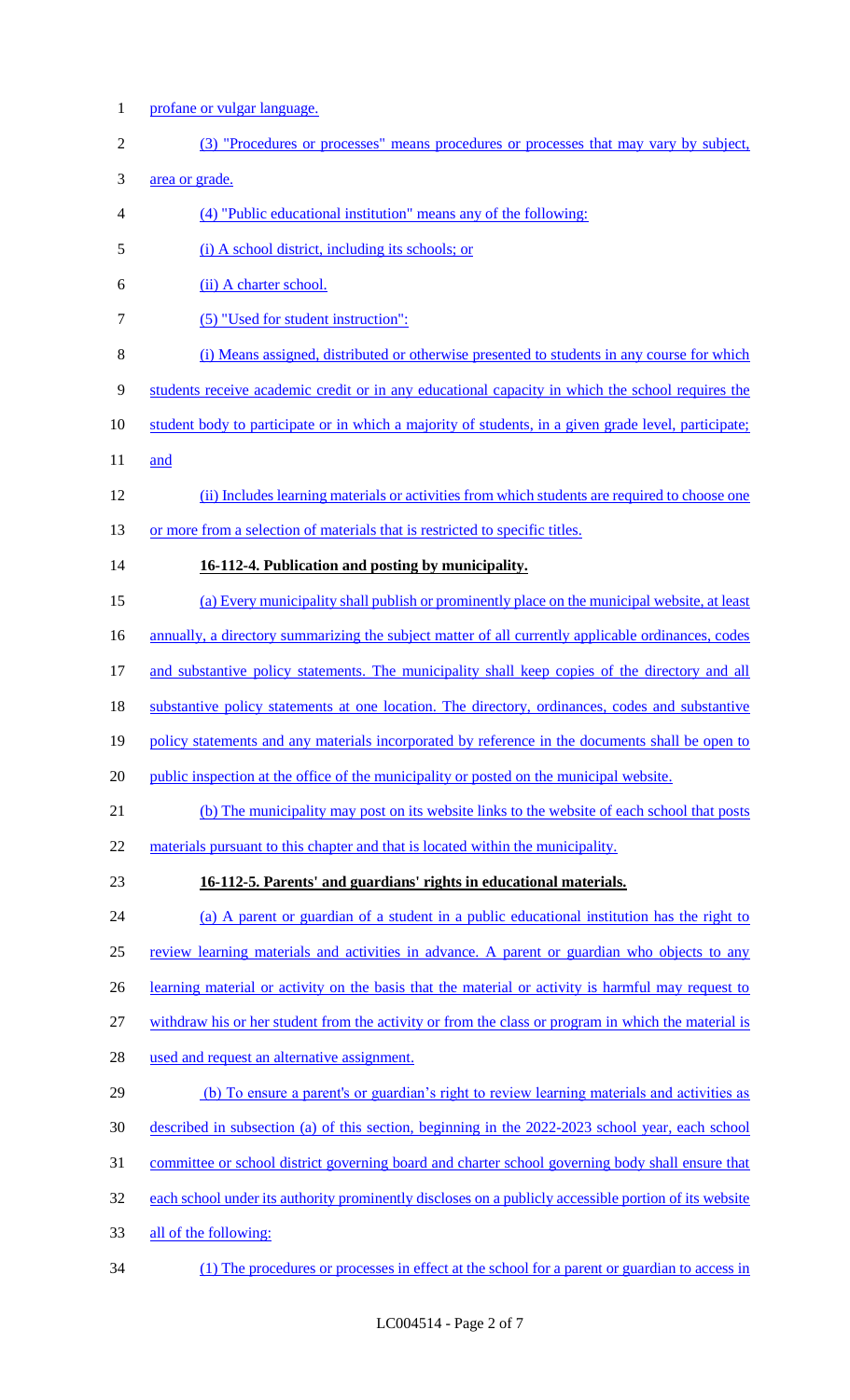| $\mathbf{1}$   | advance to review the current learning materials and activities used for student instruction at the        |
|----------------|------------------------------------------------------------------------------------------------------------|
| $\overline{c}$ | school;                                                                                                    |
| 3              | (2) The procedures or processes in effect for the school principal or other staff to document,             |
| 4              | review or approve lesson plans or the learning materials and activities used for student instruction       |
| 5              | or teacher training at the school and any change in those procedures or processes from the prior           |
| 6              | year;                                                                                                      |
| 7              | (3) A listing of the learning materials and activities used for instruction at the school in the           |
| 8              | current year, including the following, organized, at a minimum, by subject area and grade:                 |
| 9              | (i) Textbooks, articles and other required reading materials;                                              |
| 10             | (ii) Videos and audio recordings;                                                                          |
| 11             | (iii) Digital materials;                                                                                   |
| 12             | (iv) Websites;                                                                                             |
| 13             | (v) Online applications for a phone, laptop or tablet;                                                     |
| 14             | (vi) Instructional handouts and worksheets;                                                                |
| 15             | (vii) Grade level or school wide assemblies;                                                               |
| 16             | (viii) Guest lecturers;                                                                                    |
| 17             | (ix) Action-oriented civics learning assignments or projects, including the contacting of                  |
| 18             | elected officials, advocating for or commenting on a political or social issue or participating in         |
| 19             | political or social demonstrations;                                                                        |
| 20             | (x) Service-learning, internships or other forms of collaboration with outside organizations               |
| 21             | after regular school hours for course credit or as a class project or assignment; and                      |
| 22             | (xi) Other educational events facilitated by the school's staff, including those events                    |
| 23             | conducted by outside individuals or organizations;                                                         |
| 24             | (4) A listing of the teacher training materials and activities used at the school in the current           |
| 25             | year;                                                                                                      |
| 26             | (5) A listing of available resources in the school library at each school that maintains a                 |
| 27             | catalog or documented inventory of those resources; and                                                    |
| 28             | (6) A copy of each survey or the full text of any question included on a survey administered               |
| 29             | at the school that solicits personal information about a student, and that requires the authorization      |
| 30             | of the school district or charter school.                                                                  |
| 31             | (c) The information required by this section shall be displayed online at least seven (7)                  |
| 32             | days before the start of each school year, if available, or, at the latest, three (3) calendar days before |
| 33             | the first use of each training or learning material or activity, survey or library resource in the current |
| 34             | year. Information posted pursuant to this section may be posted on an ongoing basis; provided that,        |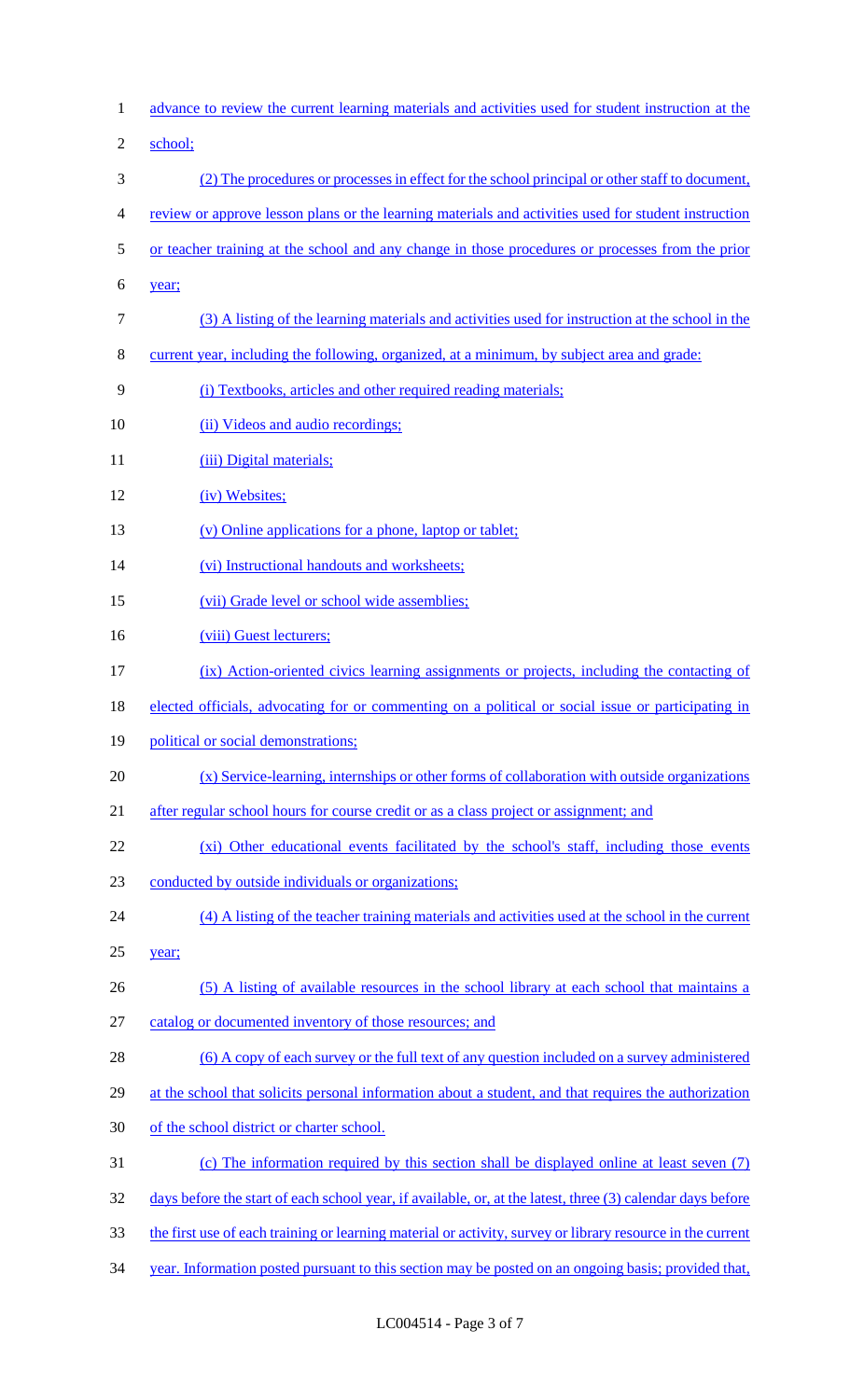- 1 parents or guardians are notified of additions made during the school year at least three (3) calendar
- days before the first use of the material or activity. The listing of materials shall remain accessible
- via the school website until at least the conclusion of the following school year.
- (d) In preparing the listing of learning materials and activities, the school:
- (1) Shall list the information necessary to identify the specific learning materials and
- activities used for student instruction, including at least the title and the author, organization or
- Internet address associated with each learning material and activity. A short description of the
- learning material or activity may be included as necessary. This section does not require:
- (i) The digital reproduction of the learning materials or activities;
- 10 (ii) The disclosure of academic assessments; or
- 11 (iii) The separate reporting of individual components of learning materials that are produced as a single volume, except that for digital volumes containing works by multiple authors, 13 the school shall provide either a table of contents or Internet address that discloses the discrete 14 works and authors contained within the volume. Articles, videos or other materials from websites shall be identified, if possible, with an Internet address specific to the relevant content used for 16 student instruction; (2) May use collaborative online document or spreadsheet software that allows multiple
- 18 authorized users to update or make additions to posted content on an ongoing basis; provided that,
- 19 the information is publicly accessible via a posted link on the school website; and
- (3) May satisfy the requirements of this section by posting a copy or the full text of the lesson plans submitted to the school principal or other staff by instructors at the school in the current 22 year; provided that, any learning materials and activities not recorded on the lesson plans are also
- listed via a publicly accessible portion of the school website.
- **16-112-6. Waiver.**
- (a) A charter school may require parents or guardians to waive the right to object to learning 26 materials or activities pursuant to this chapter as a condition of enrollment if the charter school provides a complete list of books and materials to be used each school year before the student enrolls. If the charter school introduces books or materials that were not disclosed prior to enrollment, the parent or guardian retains the right to object to those materials pursuant to this chapter. (b) A charter school may require that any request to review learning materials or activities 32 or to withdraw the student from learning materials or activities pursuant to this chapter be made in
- writing.
- (c) A public educational institution shall obtain signed, written consent from a student's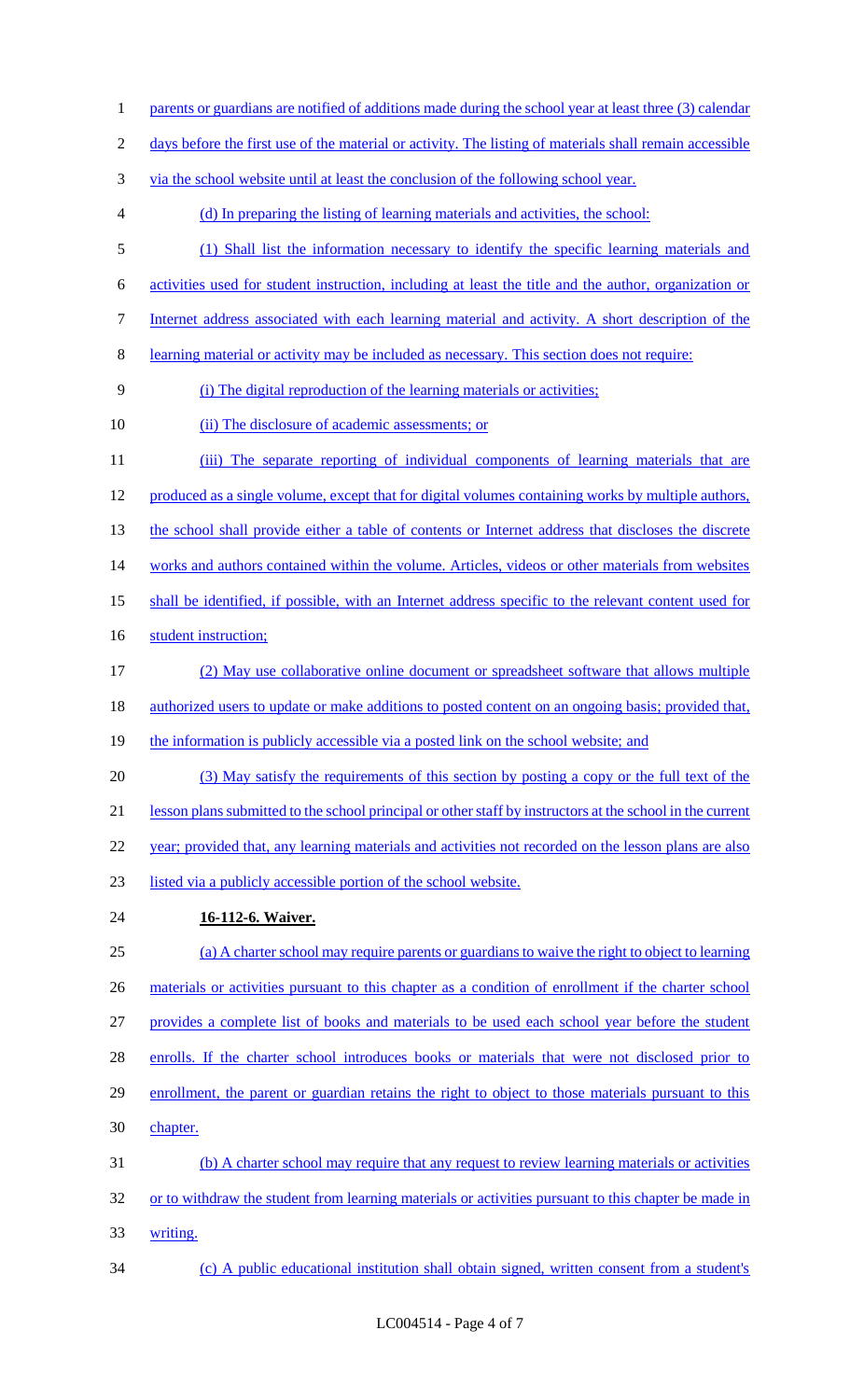- parent or guardian before doing either of the following:
- (1) Using video, audio or electronic materials that may be inappropriate for the age of the

student; or

- (2) Providing sex education instruction to the student. At the same time the public
- educational institution seeks consent, it shall inform the student's parent or guardian of his or her
- right to review the learning materials and activities.
- (d) This section does not require a school to post or distribute a training or learning material
- or activity in a manner that would constitute an infringement of copyright under the copyright act
- (P. L. 94-553; 90 stat. 2541 to 2598; 17 USC §§ 101 to 1332).
- **16-112-7. Remedies.**
- (a) The parent or guardian may not initiate legal action to enforce this chapter unless the
- 12 party adheres to the following process:
- (1) The party shall submit a complaint in writing with the specific facts of the alleged
- 14 violation to the principal of the school. The principal shall investigate the complaint and respond
- in writing, including a description of any action taken to resolve the complaint, within fifteen (15)
- 16 days after receiving the written complaint.
- (2) If the action taken by the principal of the school does not resolve the complaint, the
- 18 party shall submit a complaint in writing with the specific facts of the alleged violation to the school
- district governing board or charter school governing body or the administrator designated by the
- governing board or governing body. The school district governing board, charter school governing
- body or designated administrator shall investigate the complaint and respond in writing, including
- 22 a description of any action taken to resolve the complaint, within twenty-five (25) days after
- receiving the written complaint.
- (3) If the action taken by the school district governing board, charter school governing
- body or designated administrator does not resolve the complaint, the party may pursue legal action
- 26 to enforce this chapter.
- (4) If a complaint is not resolved after pursing resolution pursuant to this section, the parent
- 28 or guardian may initiate a suit in superior court to bring action for injunctive relief to compel the
- 29 school district or charter school to bring the school into compliance with this chapter.
- **16-112-8. Liberal Construction.**
- This chapter, being necessary for the welfare of the state and its inhabitants, shall be
- liberally construed in order to effectuate its purposes.
- **16-112-9. Severability.**
- 34 If any clause, sentence, paragraph, section, or part of this chapter shall be adjudged by any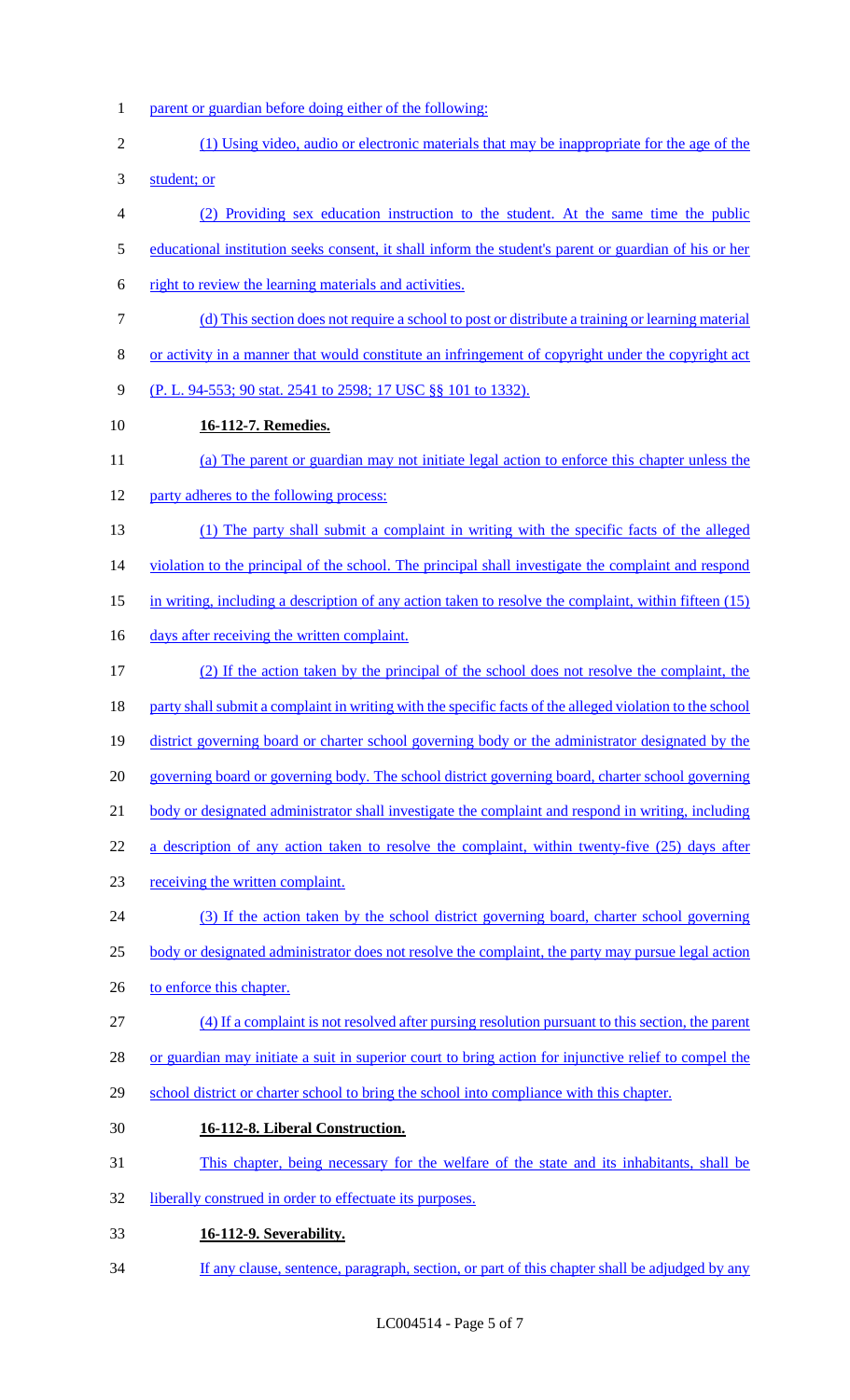- 1 court of competent jurisdiction to be invalid, that judgment shall not affect, impair, or invalidate
- 2 the remainder of the chapter but shall be confined in its operation to the clause, sentence, paragraph,
- 3 section, or part directly involved in the controversy in which that judgment shall have been
- 4 rendered.
- 5 SECTION 2. This act shall take effect upon passage.

======== LC004514 ========